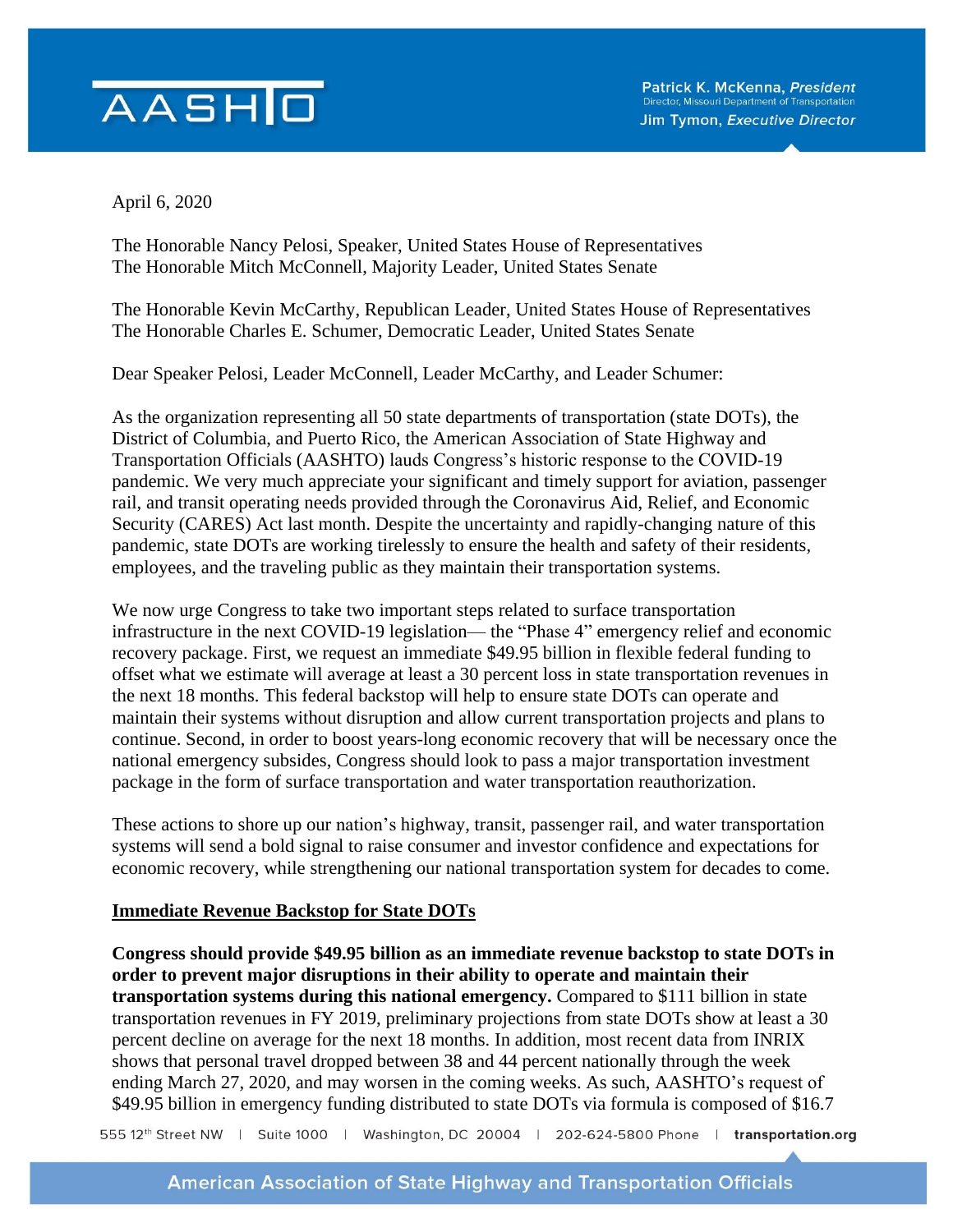billion for the remainder of FY 2020 (estimated 30 percent state revenue cut prorated over six months) and \$33.3 billion for all of FY 2021 (estimated 30 percent state revenue cut for a full year). This crucial federal backstop will prevent cancellations and delays of projects as well as potential job losses both in the State DOT workforce and the private sector.

Treatment as state revenue. Given the urgent nature of states' needs in the coming weeks and months, we request these backstop funds to be essentially treated as state revenues that would otherwise have been collected for a wide range of state DOT activities without the COVID-19 pandemic. This broad funding eligibility would recognize the fact that state transportation revenues are used for any and all transportation activities undertaken by state DOTs.

Operations and maintenance support. State DOT operations and maintenance activities should be fully eligible for funds provided as the revenue backstop. This will enable states to help pay for unusually heavy expenses resulting from extraordinary conditions caused by COVID-19, ranging from meeting payroll for state DOT workforce to prevent furloughs or layoffs to improving remote-working systems to prevent IT system overload contributing to project delivery delays and increased costs.

100 percent federal share. The estimated state revenue cuts threaten the ability to provide state and local match in the near term for the traditional Federal-aid Highway Program. In addition to supporting immediate capital, operations, and maintenance needs at state DOTs, this feature will also provide states the necessary fiscal space to meet existing debt obligations.

Sensible reporting. Taking lessons learned from past recovery efforts, we request Congress to not include maintenance of effort requirements and to avoid overlapping reporting and oversight requirements from multiple entities.

Obligation timeline. We request the backstop funds for both FY 2020 and FY 2021 to be available for obligation through September 30, 2021.

## **Platform for National Economic Recovery and Growth**

Transportation investment is a proven platform for economic activity with long-lasting mobility and productivity benefits. Yet the Fixing America's Surface Transportation (FAST) Act which has provided five years of funding stability and certainty to state DOTs will expire in just six months. In the upcoming aftermath of the economic shock due to COVID-19, Congress must take bold and historic action to revitalize our nation's economy and secure our long-term future by enacting a robust, long-term surface transportation package that invests in highway, highway safety, transit, and passenger rail programs in every state and community across America. In addition, Congress should look to once again reauthorize the Water Resources Development Act on time.

According to the US Department of Transportation's *Conditions and Performance Report:23rd Edition*, our nation's total investment backlog in 2014—the latest year available—stood at \$902 billion, comprising a highway and bridge backlog of \$786 billion and a transit backlog of \$116 billion. This cumulative backlog—resulting from decades of underinvestment—represents all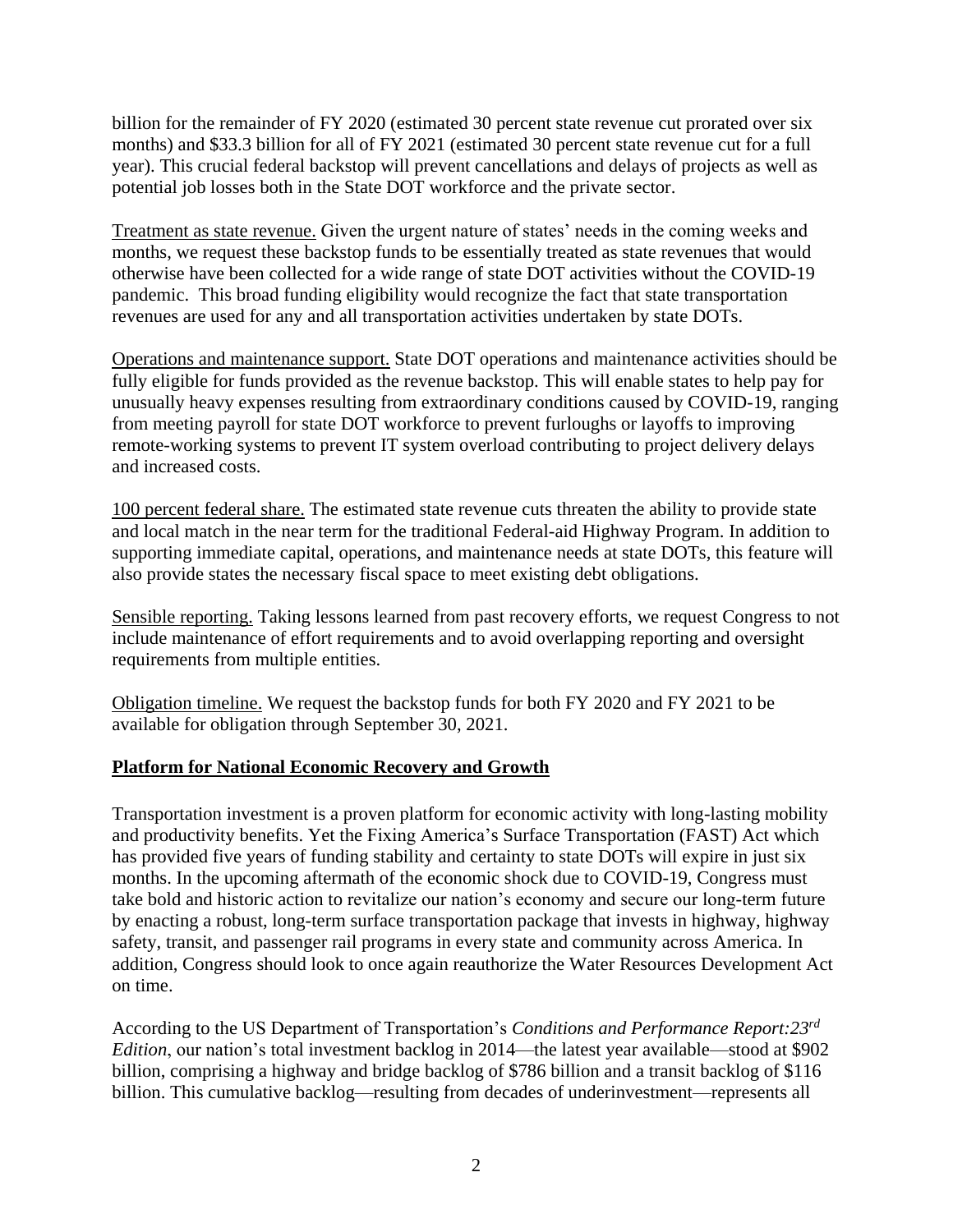highway, bridge, and transit improvements that could be economically justified for immediate implementation.

**To address this backlog and stimulate the economy we request that you double the amount of federal surface transportation funding and reauthorize these programs for at least another six years**. These actions will finally put us on the path to eliminate this longstanding investment backlog by the end of this decade while meeting arising asset condition and performance needs to support and sustain our multiyear economic recovery and growth.

In providing these resources, we recommend that Congress utilizes contract authority for funding stability and certainty. In addition, we ask you to focus on maximizing formula-based dollars provided directly to states though the existing core formula programs and avoid incorporating untested new programs and discretionary grants that tend to add both uncertainty and additional costs to project sponsors.

To assist in enacting the next surface transportation authorization, we are proud to share [AASHTO's recommended policies](https://policy.transportation.org/wp-content/uploads/sites/59/2019/10/2019-10-09-Official-AASHTO-Surface-Reauthorization-Package-FINAL_WL-v2-1.pdf) adopted by our Board of Directors last October for your consideration, including our Core Policy Principles:

Ensure timely reauthorization of a long-term federal surface transportation bill.

- Funding stability provided by federal transportation programs is absolutely crucial to meet states' capital investment needs, which take multiple years to plan and construct.
- A long-term transportation bill is needed in order to avoid an authorization gap upon FAST Act expiration in September 2020. Short-term program extensions cause unnecessary program disruptions and delays safety and mobility benefits to states and communities.

Increase and prioritize formula-based federal funding provided to states.

- The current federal highway program optimally balances national goals with state and local decision making.
- Formula-based transportation funding reflects the successful federal-state partnership by ensuring the flexibility necessary for each state to best meet its unique investment needs.
- Congress should increase the formula-based program's share of the Federal-aid Highway Program from 92 percent currently in the FAST Act.

Increase flexibility, reduce program burdens, and improve project delivery.

- Increase programmatic and funding flexibility to plan, design, construct and operate the surface transportation system.
- Reduce regulatory and programmatic burdens associated with federal programs that are not part of the project approval process.
- Modernize Clean Water Act, Clean Air Act, and Endangered Species Act processes to improve transportation and environmental outcomes and reduce delays.
- To streamline and improve project delivery, states should be provided with opportunities to assume more federal responsibilities and the associated accountability.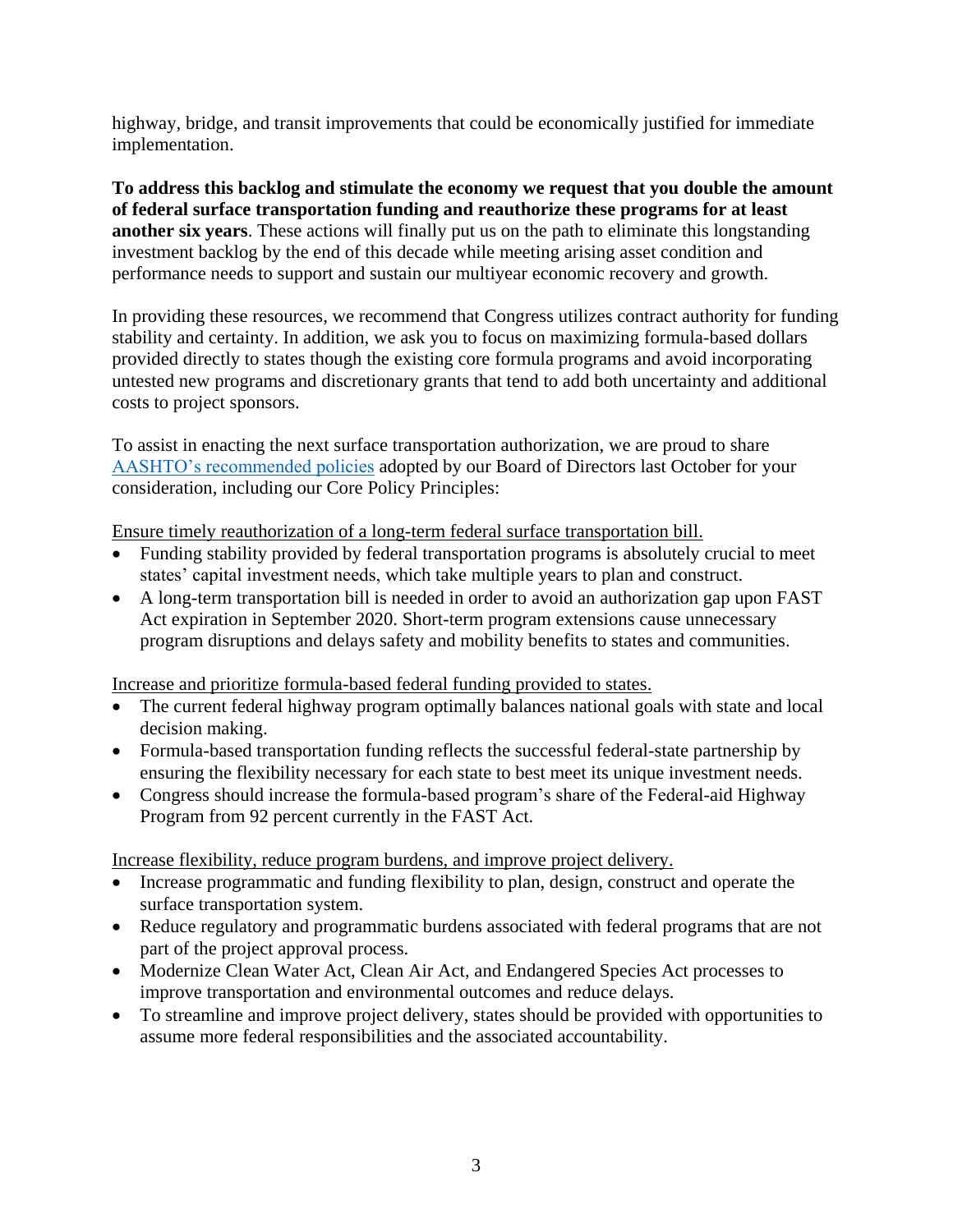Support and ensure state DOT's ability to harness innovation and technology.

- Innovative approaches and technologies should be embraced to achieve a safer and more resilient, efficient and secure surface transportation system.
- State DOTs, as infrastructure owners and operators, need the 5.9 GHz spectrum for transportation safety and connected vehicle deployment purposes.
- Preserve state and local government authority to regulate operational safety of autonomous vehicles.
- Preserve state and local government authority to responsibly manage data collected from transportation technologies.

In addition to strengthening and securing federal highway and transit programs, we urge Congress to improve our nation's passenger rail and water transportation systems.

Ensuring Investment in America's State-supported Passenger Rail Network

Twenty-one public agencies in 18 states across the United States are responsible for 29 passenger rail routes serviced by Amtrak. At least \$55 billion has been identified by Amtrak for intercity passenger rail to support critical infrastructure, procurement of new passenger fleet, and to advance station development and ADA compliance of both the Northeast Corridor and National Network. Federal funding should be eligible for states or entities designated by a state and will dramatically improve passenger rail mobility and travel options in our nation for the long term.

## Continuing our National Commitment to Improve Water Transportation

Water transportation is a vital element of the national multimodal transportation system and essential to the efficient movement of freight. AASHTO urges Congress to pass the next Water Resources Development Act (WRDA) this year which would authorize the critical U.S. Army Corps of Engineers (USACE) port, waterway, flood protection, and other water infrastructure improvements across the country. In addition to this reauthorization, it is imperative to address the growing backlog of authorized, but unconstructed USACE projects. A timely reauthorization of WRDA and supplemental funds to address this backlog will dramatically improve and modernize our ports, harbors, and waterways for the future of our nation's economic competiveness.

Thank you again for your bold leadership during this unprecedented crisis and for your consideration of state DOTs' request for the next COVID-19-related legislation. If you have any questions, please contact Joung Lee, AASHTO's Director of Policy and Government Relations at 202-624-5818 or [jlee@aashto.org.](mailto:jlee@aashto.org)

Sincerely,

Frickt Etzen

Patrick K. McKenna President, AASHTO Director, Missouri DOT

Jim Tymon Executive Director, AASHTO